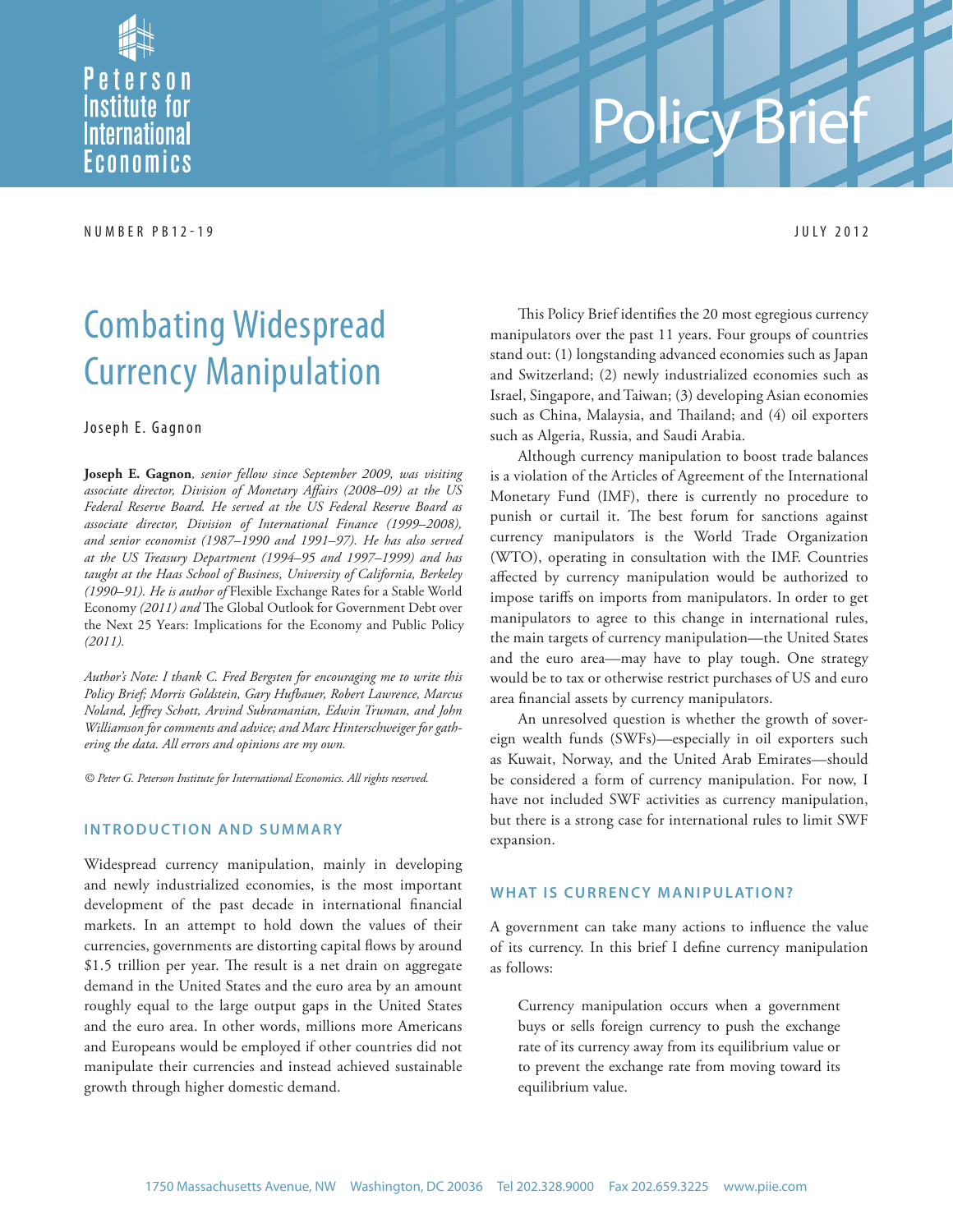The equilibrium value of a currency is that which is sustainable over the long run. An exchange rate is sustainable if the current account balance is not generating an explosive path for net foreign assets relative to both domestic and foreign wealth. Sustainability generally implies a small value of the current account balance, but fast-growing economies can maintain moderate current account deficits as long as the associated liabilities do not grow faster than their economic output and the liabilities are small relative to liabilities in the rest of the world. For further discussion, see Cline and Williamson (2011) and Lee et al. (2008).

#### **Manipulation through Official Financial Flows**

To push down the value of its currency, a government would sell domestic currency to buy foreign currency. The government must hold the foreign currency acquired in the form of a foreign financial asset, typically a bond or a bank deposit. Currency manipulation can be measured in terms of the net cross-border flow of financial assets held by the official sector.

### In the past decade, currency manipulation **has been over whelmingly aimed at boosting c urrent account surpluses through an undervalued currency.**

Official purchases of foreign assets, or net outflows, push down the value of a currency. Official sales of foreign assets, or net inflows, push up the value of a currency.

Sometimes governments engage in cross-border financial transactions to achieve objectives other than currency manipulation. For example, a government may borrow on international markets to fund a development project or to finance a budget deficit. But, regardless of the government's intent, cross-border official flows affect the exchange rate. Of course, nongovernment factors also influence the exchange rate, such as the preferences of private investors at home and abroad as well as the current account balance, which summarizes the net flow of incomes associated with trade, cross-border investment, and expatriate workers.

The size of the effect of official flows on the exchange rate depends on the ability and willingness of private investors to absorb the associated change in their portfolios. When a government sells domestic currency for foreign currency, private investors must be induced to give up foreign currency in exchange for domestic currency. The inducement comes from the decline in the value of domestic currency, i.e., an exchange rate depreciation. If legal barriers prevent some investors from holding the domestic currency, then the depreciation will be greater than otherwise. If there are no legal barriers, and the financial markets are deep and liquid, then the depreciation will be small.

In the past decade, currency manipulation has been overwhelmingly aimed at boosting current account surpluses through an undervalued currency. However, in previous decades, manipulation often was aimed at maintaining an overvalued currency because devaluation was seen as politically unpopular and potentially inflationary. This brief focuses on the past decade, during which currency manipulation and current account surpluses of manipulators—reached an unprecedented magnitude.

#### **Other Policy Influences on the Exchange Rate**

Government spending, tax rates, and money creation also influence the value of the exchange rate, primarily through the interest rate. A higher domestic interest rate makes the domestic currency more attractive to private investors, thus putting upward pressure on its exchange value. With the exception of monetary policy under a fixed exchange rate, these policy tools are primarily used to achieve goals for economic activity and inflation.<sup>1</sup>

Another set of policy tools that influences the exchange rate is capital control measures such as taxes or regulatory restrictions on private capital inflows and outflows. A tax or restriction on capital inflows tends to depreciate a currency, whereas a tax or restriction on capital outflows tends to appreciate a currency. The primary motivation for such controls is domestic financial stability (Ostry et al. 2011).

A government seeking to achieve a large current account surplus through these other policies would adopt some combination of a tight fiscal policy, loose monetary policy, tight restrictions on capital inflows, and few restrictions on capital outflows. Tight fiscal policy has a strong empirical connection to current account surpluses, but it is generally difficult for politicians to deliver. On its own, monetary policy has little effect on the current account, but a loose monetary policy would help to offset the negative effects of tight fiscal

<sup>1.</sup> If the central bank prints money to buy foreign exchange (referred to as unsterilized intervention) the action operates through two channels, the foreign exchange market and the domestic interest rate. Sterilized intervention occurs when the central bank sells domestic assets to buy foreign exchange, keeping the domestic interest rate constant. Unsterilized intervention has a bigger initial effect on the exchange rate, but most of this effect is offset over time through higher inflation. To the extent that both types of intervention cause higher cumulative net official financial flows, both have a similar long-run effect on the exchange rate.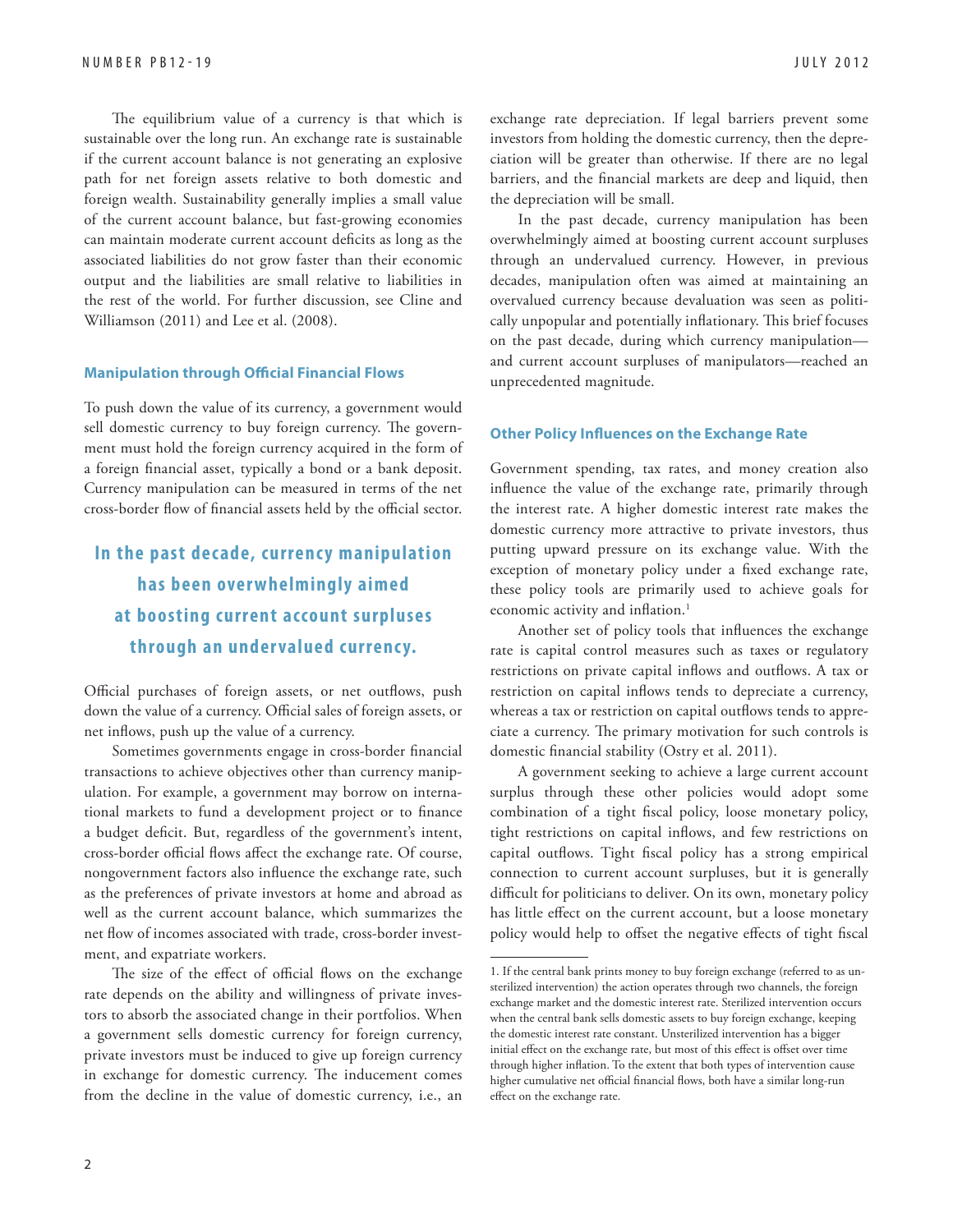

#### **Figure 1 External accounts of developing economies, 1990–2013**

Note: Data exclude newly industrialized economies and most sovereign wealth fund flows. 2012 and 2013 are IMF forecasts. Source: IMF, World Economic Outlook database.

policy on domestic economy activity and inflation. Tight restrictions on capital inflows may prevent a current account deficit, but loose restrictions on outflows cannot guarantee a current account surplus because private domestic investors may choose not to send their capital abroad.

#### **MANIPULATION IS BIG**

In Gagnon (2012), I show that, over the past 30 years, currency manipulation through official financial flows has been the most important explanatory factor behind the pattern of current account balances across countries and over time. Fiscal policy is a distant second. Other factors play a role in some countries and time periods, but none is as consistently important as currency manipulation (official flows) and fiscal policy.

Currency manipulation is predominantly, though not exclusively, a phenomenon of the developing and newly industrialized economies. Figure 1 displays IMF data and forecasts for net official financial flows and the current account balance of the developing economies. (The IMF does not forecast official flows of the newly industrialized or other advanced economies.)

In the 1990s, the developing economies had a small current account deficit of about \$100 billion and net official flows were close to balanced. Beginning around 2000, this pattern changed abruptly as both net official flows and the current account balance soared to unprecedented levels. The Great Recession partially reversed these trends, but both the official flows and the current account are projected to remain at extremely elevated levels through 2013.

The two lines in figure 1 are strongly correlated. One explanation for this correlation, consistent with more detailed statistical analysis of my own (Gagnon 2012), is that currency manipulation (the solid line) held down the values of developing-economy currencies against those of advanced economies, making developing-economy exports cheaper to advanced-economy consumers and making advancedeconomy exports more expensive to developing-economy consumers.<sup>2</sup> The result was a large current account surplus (the dashed line). In the absence of this manipulation, the developing-economy current account likely would have remained near its 1990s average as a share of GDP, reaching around  $-$ \$200 billion by the late 2000s. So the net effect of currency manipulation as of 2011 was to raise the current account of the developing economies by roughly \$700 billion relative to where it otherwise would have been.

Note that the current account of developing economies increased by less than the increase in net official flows, reflecting an increase in net private flows from advanced econ-

<sup>2.</sup> In many developing economies, manipulation prevented the normal trend appreciation associated with rapid economic growth rather than causing any outright depreciation. The point is that without a trend appreciation, such countries experience growing trade and current account surpluses.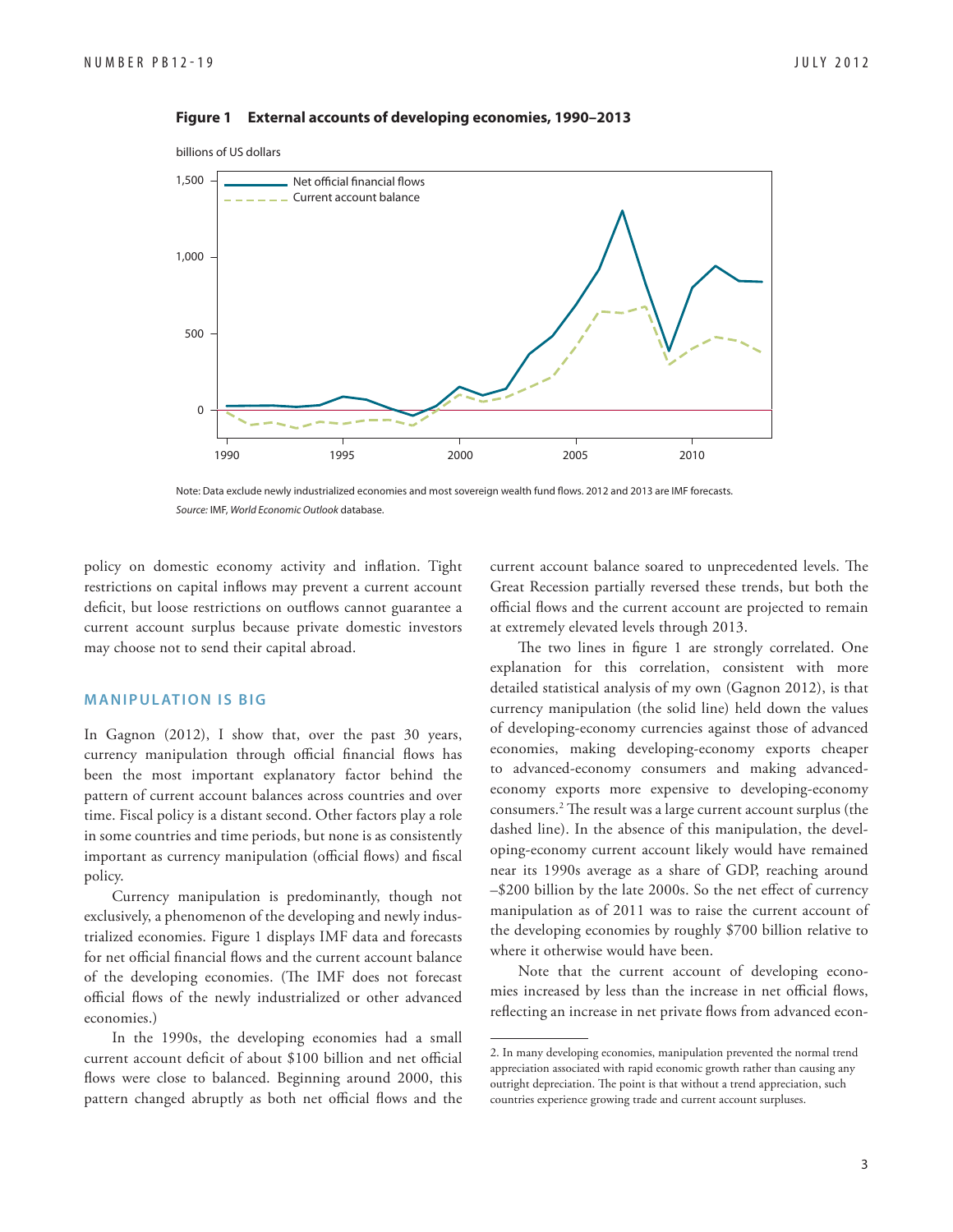omies into developing economies. By accounting identity, the current account balance equals the sum of net official financial flows and net private financial flows. Analysis suggests that about one-third of an increase in net official outflows shows up in an offsetting net private flow and two-thirds shows up in a higher current account balance (Gagnon 2012).

**Most of the increase in reser ves has occ urred in developing A sia, with advanced economies also displaying an increase of more than 1 trillion SDRs.**

A rough estimate of currency manipulation by advanced economies and official purchases by SWFs—neither of which is included in figure 1—is \$500 billion per year. Thus, total currency manipulation, broadly defined, may be as high as \$1.5 trillion per year. IMF data suggest that about three-fifths of these flows are into dollar assets and one-quarter into euro assets.3

Taking into account the total amount of currency manipulation in US dollars and applying the estimated effect on the current account described above suggests that the current account of the United States may have been pushed down by about 4 percent of GDP. This negative external demand shock is roughly equal to the estimated US output gap (IMF *World Economic Outlook,* April 2012). In other words, currency manipulation is responsible for millions of lost jobs in the United States. It also is responsible for a large number of lost jobs in the euro area.

The largest component of net official flows is the accumulation of foreign exchange reserves. Figures 2a and 2b display foreign exchange reserves by region. Reserves are displayed in terms of IMF special drawing rights (SDRs) to minimize the effect of exchange rate movements on their value in any one currency.4 Most of the increase in reserves has occurred in developing Asia, with advanced economies also displaying an increase of more than 1 trillion SDRs. Nevertheless, all regions show a pronounced increase, particularly after 2004.

#### **IDENTIFYING MANIPULATORS**

As discussed above, all official financial flows have an impact on currency values, regardless of their underlying motivation. In this section, I attempt to identify harmful currency manipulators by screening out official flows that may be justified on other grounds. The focus here is on countries' holdings of foreign exchange reserves.

By focusing on large and growing stocks of foreign exchange reserves over a long period of time, I deliberately exclude currency manipulation that is only temporary in nature. For example, the IMF (2006, 9) encourages governments to intervene in foreign exchange markets to calm disorderly market conditions. Such intervention should occur in both directions to damp volatility. In contrast, the IMF (2006, 9) proscribes "protracted large-scale intervention" in the foreign exchange market.

#### **Debt Repayment Is Excluded**

Official flows that involve repayment of public external debts are excluded. Many countries have greatly reduced their official borrowing, especially in foreign currencies. This has a negative effect on the value of their currencies and boosts their current account balances, but I do not wish to label this behavior as harmful.

#### **Sovereign Wealth Funds Are Excluded (for Now)**

Official purchases through SWFs are excluded.<sup>5</sup> This exclusion is controversial because a key goal of SWFs is to channel saving abroad rather than at home, which involves pushing the domestic currency lower than otherwise and maintaining a large current account surplus. In that sense, foreign investment by SWFs clearly is currency manipulation. It may be justified in the case of exports of an exhaustible resource, although even in that case there should be international agreement on limits to such behavior.

Edwin M. Truman (2011) develops estimates of the foreign asset holdings of SWFs, which totaled nearly \$3 trillion as of 2010. Countries with the largest holdings of foreign assets in SWFs include the United Arab Emirates, Norway, Kuwait, Singapore, Russia, Qatar, China, Libya, and Algeria.

Improving data on SWFs and developing metrics for appropriate size and behavior of SWFs is an important goal for global policymakers. I return to policy implications in the final section.

<sup>3.</sup> According to the IMF's Currency Composition of Official Foreign Exchange Reserves data, about 60 percent of reserves are in US dollars, 25 percent in euros, 5 percent each in sterling and yen, and 5 percent in other currencies. Some countries do not report a currency breakdown of their foreign exchange reserves. These data also do not include assets of most sovereign wealth funds.

<sup>4.</sup> The SDR is a composite of fixed amounts of the main reserve currencies: dollar, euro, sterling, and yen.

<sup>5.</sup> Saudi Arabia includes all official foreign assets in its reported reserves back to 2005, although some of these assets may be viewed as similar in purpose and characteristics to those in SWFs.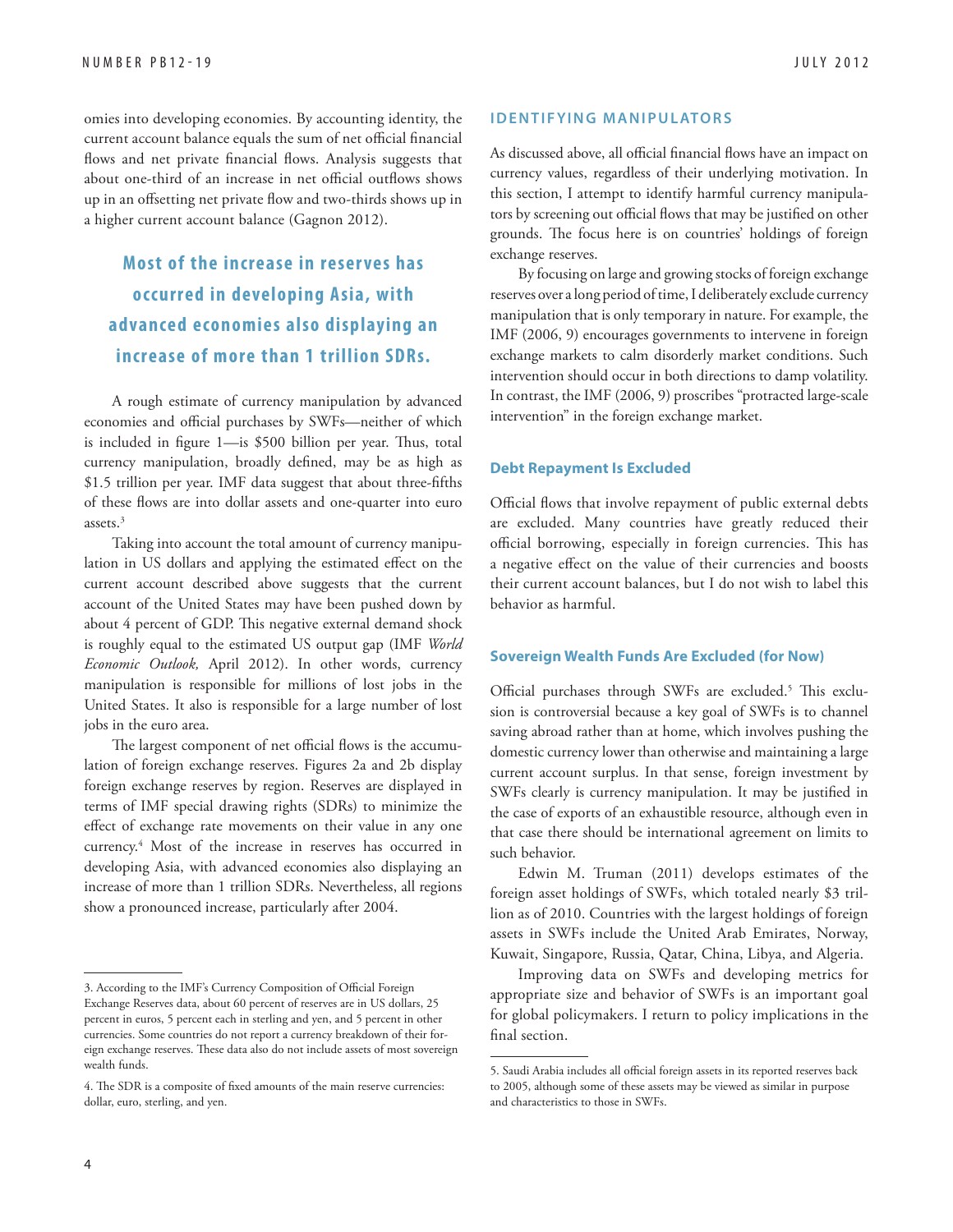

#### **Figure 2a Foreign exchange reserves, by region, 1990–2011**





SDRs = Special drawing rights

Source: IMF, International Financial Statistics database.

#### **What Is a Reasonable Level of Foreign Exchange Reserves?**

The IMF (2011) discusses various metrics for assessing appropriate levels of reserves. There are two broad points: (1) Middleincome countries are exposed to sudden stops in capital flows, and (2) low-income countries are exposed to trade shocks because they tend to have a limited range of exports. To guard against the first risk, the Greenspan-Guidotti rule recommends that countries hold foreign exchange reserves equal to 100 percent of their short-term external debt (Jeanne and Ranciere 2006). To guard against the second risk, countries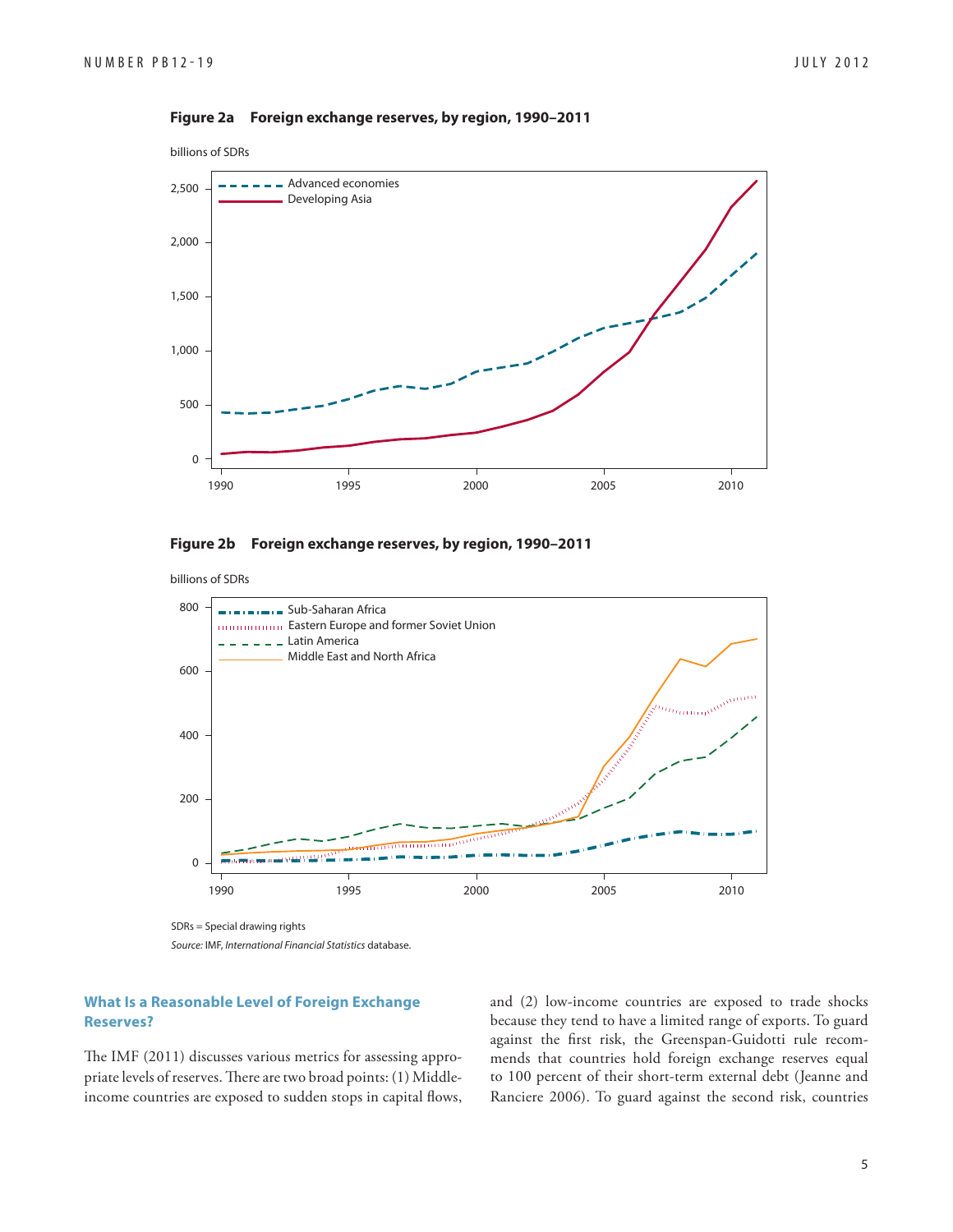should hold reserves in proportion to their imports and/or exports. The most common rule of thumb is three months of merchandise imports (IMF 2011).

The IMF (2011) inexplicably ignores a key change in global financial markets that has an important implication for reserve adequacy. This change is the decline of borrowing in foreign currencies in many developing economies. The Greenspan-Guidotti rule implicitly assumes that external debt is in a foreign currency, but that is no longer always the case. In Gagnon (forthcoming) I show that foreign-currency debt has declined dramatically in eight Asian developing economies. When domestic central banks are in control of credit conditions, sudden stops are no longer economically damaging. Indeed, by depreciating the domestic currency, sudden stops actually stimulate economic activity.<sup>6</sup> This important development suggests that many middle-income countries need fewer reserves than implied by the Greenspan-Guidotti rule. Indeed, it is an open question as to whether middle- and high-income countries with flexible exchange rates and without significant foreign-currency debts need any reserves at all.

Table 1 lists currency manipulators based on excessive levels of foreign exchange reserves. Because the external debt data are missing for some countries, I do not use short-term debt as a criterion; instead they are displayed in table 1 where available. To be included, a country must meet *all* of the following criteria.

- 1. Countries must have foreign exchange reserves that are greater than the value of six months of goods and services imports.<sup>7</sup> This criterion is considerably more demanding than the conventional three months of merchandise imports discussed above. Moreover, given that the fourth criterion excludes all low-income countries, it is not even clear that having reserves equal to three months of imports is necessary or useful for the remaining countries. A reduction of this requirement to three months of imports, while retaining the other three criteria, would add Brunei, Oman, Timor Leste, Namibia, and Ukraine to table 1.
- 2. Countries must have an average current account balance (as a percent of GDP) between 2001 and 2011 that is greater than zero. This criterion focuses on countries that are deliberately trying to increase or maintain current

account surpluses. I do not explore the possibility that some developing economies are engaging in harmful currency manipulation that narrows their current account deficit. This criterion excludes about a dozen countries that would otherwise be in table 1, notably including Brazil, India, Jordan, Mongolia, Peru, Romania, Syria, and Uruguay.

- 3. Countries must have increased their reserve stocks relative to their GDP over the past 10 years. This criterion identifies only the most active purchasers of foreign exchange reserves. Countries excluded by this criterion are Botswana, Chile, Indonesia, and Kuwait.
- 4. Low-income countries, as defined by the World Bank, are excluded on the principle that they should have greater freedom than other countries to pursue economic development policies that may have negative externalities.<sup>8</sup> Low-income countries that would otherwise appear in table 1 are Myanmar and Nepal.

#### **The Extreme Manipulators**

Table 1 displays the countries that meet all of the above criteria. The first column shows foreign exchange reserves as a percent of 2011 GDP. As a share of GDP, foreign exchange reserves are largest among the advanced-economy and Middle Eastern manipulators.<sup>9</sup> The second column shows the change in reserves as a percent of GDP between 2001 and 2011. Again, the most pronounced growth is in the advanced and Middle Eastern economies, as well as among some Asian economies.

The third column displays the average current account balance from 2001 through 2011 as a percent of GDP. The fourth column displays the net external asset position of the public sector (as a percent of GDP) according to the IMF's international investment position data. None of the countries for which data are available have negative net public external assets.

The final column displays gross short-term external debt (public and private sector).10 Foreign exchange reserves equal

<sup>6.</sup> For example, Australia was hit by a sudden stop in 1997–98 that caused a sharp depreciation of its currency. The Reserve Bank of Australia held interest rates constant. The depreciation enabled Australia to boost its exports to other countries to offset the loss of demand from countries hit by the Asian financial crisis. Australia continued to have strong and steady growth with stable inflation (Gagnon and Hinterschweiger 2011, 192).

<sup>7.</sup> Owing to missing data for some countries, I use 2010 imports.

<sup>8.</sup> The WTO subsidies code allows countries with per capita incomes below US\$1,000 (which is comparable to the World Bank criterion for low-income countries) to use export subsidies that are otherwise prohibited (Mattoo and Subramanian 2008, 12).

<sup>9.</sup> The large value for Libya is distorted by the drop in GDP in 2011 associated with the armed rebellion. In 2010 Libya's reserves equaled 119 percent of GDP and they had grown by 78 percentage points since 2001.

<sup>10.</sup> These data (from the World Bank) are not reported for the advanced economies. For the advanced economies, the column displays gross short-term external debt securities from the Bank for International Settlements.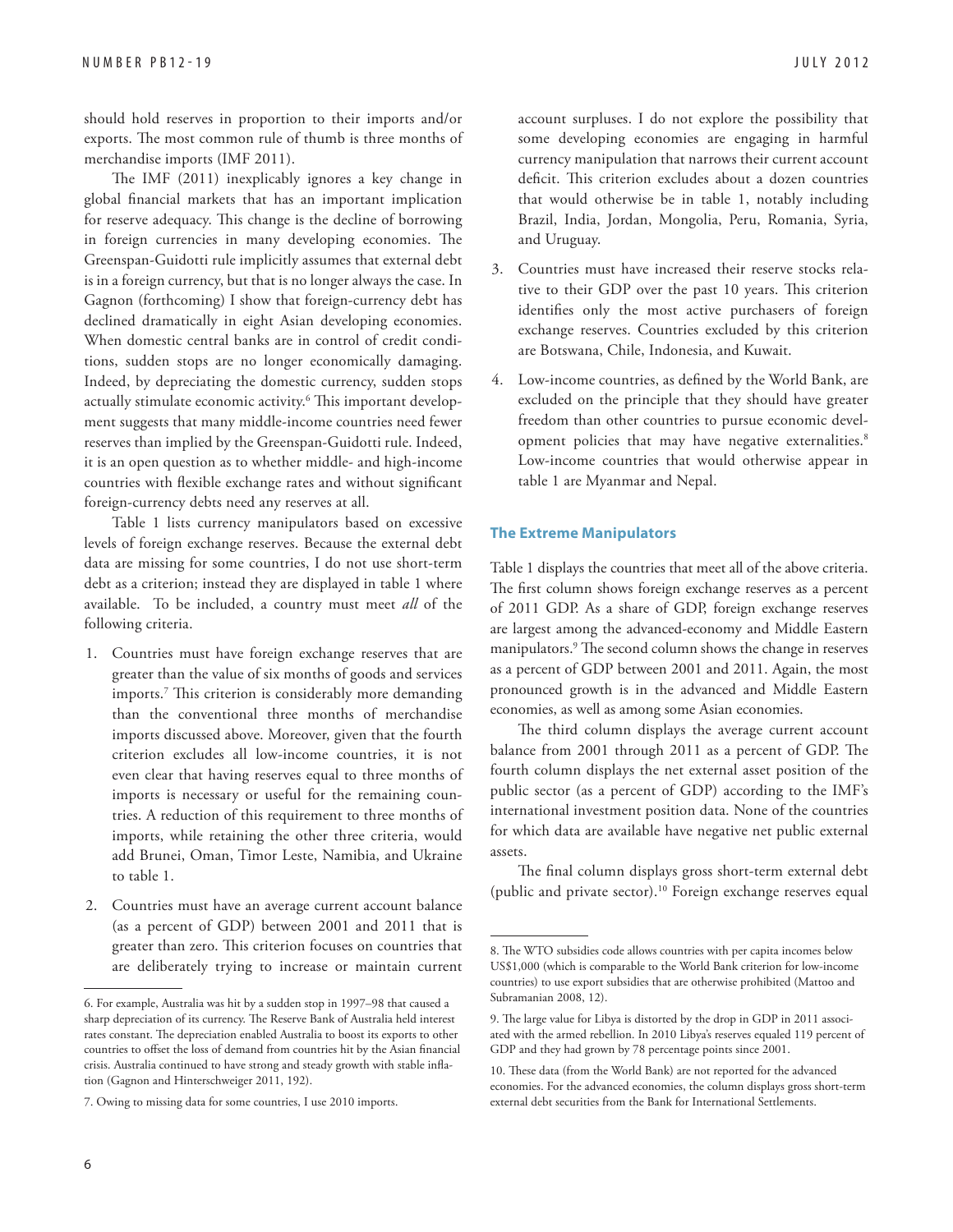| Country                                | 2011<br>foreign<br>exchange<br>reserves | Increase<br>in foreign<br>exchange<br>reserves<br>since 2001 | Average<br>current<br>account,<br>$2001 - 11$ | 2010 net<br>public-<br>sector<br>external<br>assets (IMF) | 2010 gross<br>short-term<br>external<br>debt <sup>a</sup> |
|----------------------------------------|-----------------------------------------|--------------------------------------------------------------|-----------------------------------------------|-----------------------------------------------------------|-----------------------------------------------------------|
| Advanced economies                     |                                         |                                                              |                                               |                                                           |                                                           |
| Denmark                                | 24                                      | 14                                                           | 4                                             | 25                                                        | $\overline{2}$                                            |
| Hong Kong                              | 121                                     | 53                                                           | 9                                             | 120                                                       | 3                                                         |
| Israel                                 | 31                                      | 12                                                           | $\overline{2}$                                | 28                                                        | $\Omega$                                                  |
| Japan                                  | 21                                      | $12 \overline{ }$                                            | 3                                             | 25                                                        | 0                                                         |
| Korea                                  | 27                                      | $\overline{7}$                                               | $\overline{2}$                                | 29                                                        | 0                                                         |
| Singapore                              | 93                                      | 7                                                            | 19                                            | 99                                                        | 1                                                         |
| Switzerland                            | 44                                      | 32                                                           | 11                                            | 47                                                        | $\mathbf{1}$                                              |
| Taiwan                                 | 83                                      | 24                                                           | 8                                             | n.a.                                                      | n.a.                                                      |
| Latin America                          |                                         |                                                              |                                               |                                                           |                                                           |
| Argentina                              | 9                                       | 4                                                            | 2                                             | 9                                                         | 9                                                         |
| <b>Bolivia</b>                         | 40                                      | 30                                                           | 4                                             | 40                                                        | 1                                                         |
| Developing Asia                        |                                         |                                                              |                                               |                                                           |                                                           |
| China                                  | 45                                      | 29                                                           | 5                                             | 49                                                        | 6                                                         |
| Malaysia                               | 48                                      | 16                                                           | 13                                            | 45                                                        | 15                                                        |
| Philippines                            | 32                                      | 14                                                           | $\overline{2}$                                | 21                                                        | 3                                                         |
| Thailand                               | 49                                      | 21                                                           | 3                                             | 53                                                        | 12                                                        |
| Sub-Saharan Africa                     |                                         |                                                              |                                               |                                                           |                                                           |
| Angola                                 | 28                                      | 20                                                           | 7                                             | 8                                                         | 3                                                         |
| Middle East and North Africa           |                                         |                                                              |                                               |                                                           |                                                           |
| Algeria                                | 97                                      | 64                                                           | 14                                            | n.a.                                                      | $\mathbf{1}$                                              |
| Libya                                  | 271                                     | 230                                                          | 24                                            | n.a.                                                      | n.a.                                                      |
| Saudi Arabia                           | 94                                      | 85                                                           | 18                                            | n.a.                                                      | n.a.                                                      |
| Eastern Europe and Former Soviet Union |                                         |                                                              |                                               |                                                           |                                                           |
| Azerbaijan                             | 17                                      | 4                                                            | 8                                             | n.a.                                                      | n.a.                                                      |
| Russia                                 | 25                                      | 14                                                           | 8                                             | 35                                                        | 3                                                         |

**Table 1 Currency manipulators, 2001–11** (percent of GDP)

n.a. = not available

a. For advanced economies, securities only (Bank for International Settlements). For developing economies, external debt stock (World Bank).

Sources: Bank for International Settlements, Securities Statistics; IMF, International Financial Statistics; IMF, World Economic Outlook; World Bank, World Development Indicators; and Central Bank of the Republic of China (Taiwan).

or exceed the Greenspan-Guidotti rule in all of these countries for which data are available, often by a large amount.

A striking feature of table 1 is the large number of Asian countries it contains—both advanced and developing. Some have argued that the Asian manipulators are motivated by a desire to build a large war chest to avoid a repeat of their experience during the Asian financial crisis of 1997–98. That may have been appropriate in the early part of the last decade, but Olivier Jeanne and Romain Ranciere (2006, 1) argue that "the recent

[as of early 2006] buildup of reserves in Asia seems in excess of what would be implied by an insurance motive against sudden stops." And figure 2a shows that developing Asia's reserves have tripled since Jeanne and Ranciere wrote their study.

Reduced foreign-currency debt and better macroeconomic policy frameworks contributed to relatively good economic performance in Asia during and after the global financial crisis of 2008–09. Even Korea, which experienced the most severe financial-market pressures, had only a mild slowdown in growth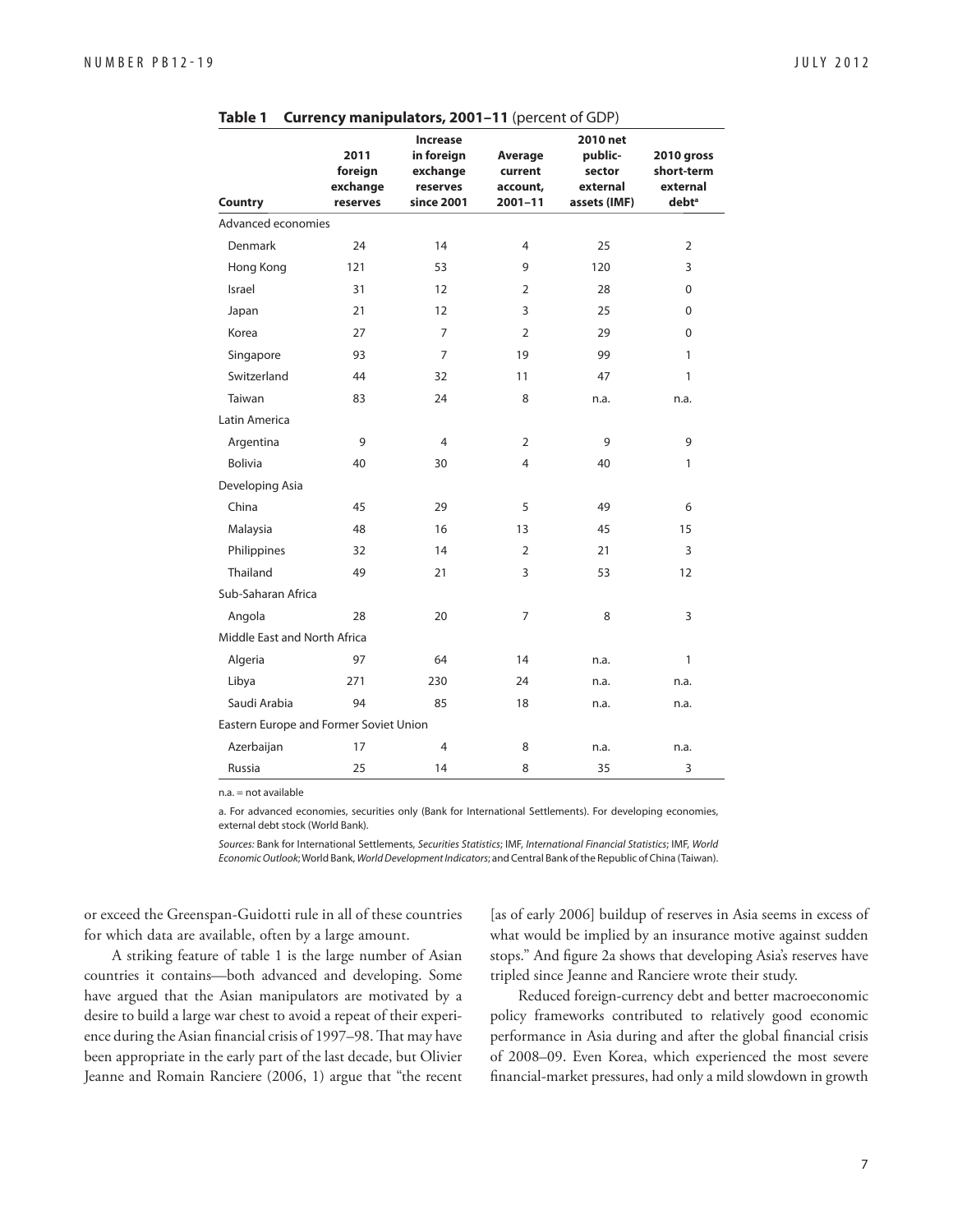and stable inflation in 2008–09.<sup>11</sup> It is not clear that the reserve build-up helped much, and countries used little or no reserves during the crisis. Indeed, when a country faces a sudden loss of export demand, a war chest of foreign exchange reserves provides no economic help, since their use keeps the exchange rate from falling far enough to restore net external demand. Reducing foreign-currency debt and establishing a sound macroeconomic policy framework are far more important for the future stability of Asian economies than piling up foreign exchange reserves that cannot be used in a crisis.

A more plausible explanation for why Asian governments continue to add to their stocks of foreign reserves is that exporters are politically powerful and maintaining a current account surplus is viewed as a convenient way of maintaining steady growth.

#### **POLICY IMPLICATIONS**

According to Article IV, Section 1 of the IMF's Articles of Agreement, IMF members commit to

avoid manipulating exchange rates or the international monetary system in order to prevent effective balance of payments adjustment or to gain an unfair competitive advantage over other members.

What is to be done about the widespread violation of this commitment? Undoubtedly, the IMF should be more aggressive in citing countries for currency manipulation during its regular review of economic policies under Article IV.12 Since the adoption of the Article IV language on currency manipulation in 1978, the IMF has never publicly declared a member country to be in violation of the prohibition against currency manipulation.13 Morris Goldstein (2006) and Truman (2010) argue that the IMF should adopt a graduated approach to currency manipulators from calling for special consultations, publicly criticizing offending countries, freezing their SDR allocations, suspending their voting privileges, and ultimately expelling them from the IMF. However, these steps appear to be either relatively weak or not very credible. What is needed is a sanction tool that can hurt a creditor country without completely alienating it from the global system.

Unlike the IMF, the WTO does provide a framework for countries to lodge complaints and impose sanctions on those who violate its rules. Article XV of the agreements that underlie the WTO states that "contracting parties shall not, by exchange action, frustrate the intent of the provisions of this Agreement." However, this provision likely was intended to prevent countries from imposing exchange controls to offset the trade impact of negotiated cuts in tariffs (Irwin 2011). It has not been tested as a tool against currency manipulation. Moreover, the WTO is required to defer to the IMF on matters relating to currencies and foreign exchange reserves, and—as discussed above—the IMF has been unwilling to designate countries as currency manipulators.

Aaditya Mattoo and Arvind Subramanian (2008), Douglas Irwin (2011), and Gary Hufbauer and Jeffrey Schott (2012) have proposed that the WTO work in cooperation with the IMF to restrict currency manipulation. The details of their proposals differ, but the essential point is that countries that feel they are harmed by currency manipulation should be able to file a complaint with the WTO. The WTO would then ask the IMF to rule on the presence and magnitude of currency manipulation. If the IMF agreed that the target country is manipulating its currency, the WTO would authorize the plaintiffs to impose countervailing tariffs against imports from the offending country in proportion to the implied currency undervaluation. If the IMF executive board is viewed as unwilling to rule impartially, the decision might be delegated to the IMF staff or to an appointed committee of outside experts.

The question then arises as to how to get members of the IMF and the WTO to agree to this new procedure. Changes in the WTO agreements require consensus and changes in the IMF articles require 85 percent of voting shares. Currency manipulators have no incentive to change the governing statutes of the IMF and the WTO in a way that would curtail their freedom to manipulate.

Hufbauer and Schott (2012) suggest that a coalition of WTO members could enter a "plurilateral agreement" that would be binding only on those who choose to join. The hope is that peer pressure might eventually induce currency manipulators to change their ways. Mattoo and Subramanian (2008) suggest that manipulators are beginning to see that they are harmed by the manipulation of others and thus might become more amenable to rules that would bind all. They also propose that countries could offer inducements to manipulators in the form of guaranteeing investment opportunities for their SWFs. With respect to the IMF, Goldstein (2011) suggests that a grand

<sup>11.</sup> Korea's financial pressures arose from a maturity mismatch in bank funding and a currency mismatch in some corporate funding (Gagnon forthcoming).

<sup>12.</sup> For blistering critiques of IMF inaction over Chinese currency manipulation, see Mussa (2008) and Goldstein (2011).

<sup>13.</sup> This assertion is based on a search of the IMF website and conversations with IMF staff who work in the area of exchange rate surveillance. Goldstein (2006) notes that special consultations were conducted with Sweden in 1982 and Korea in 1987. Boughton (2001) records that the IMF concluded that the Swedish and Korean exchange rates were undervalued, but it did not invoke the charge of currency manipulation.